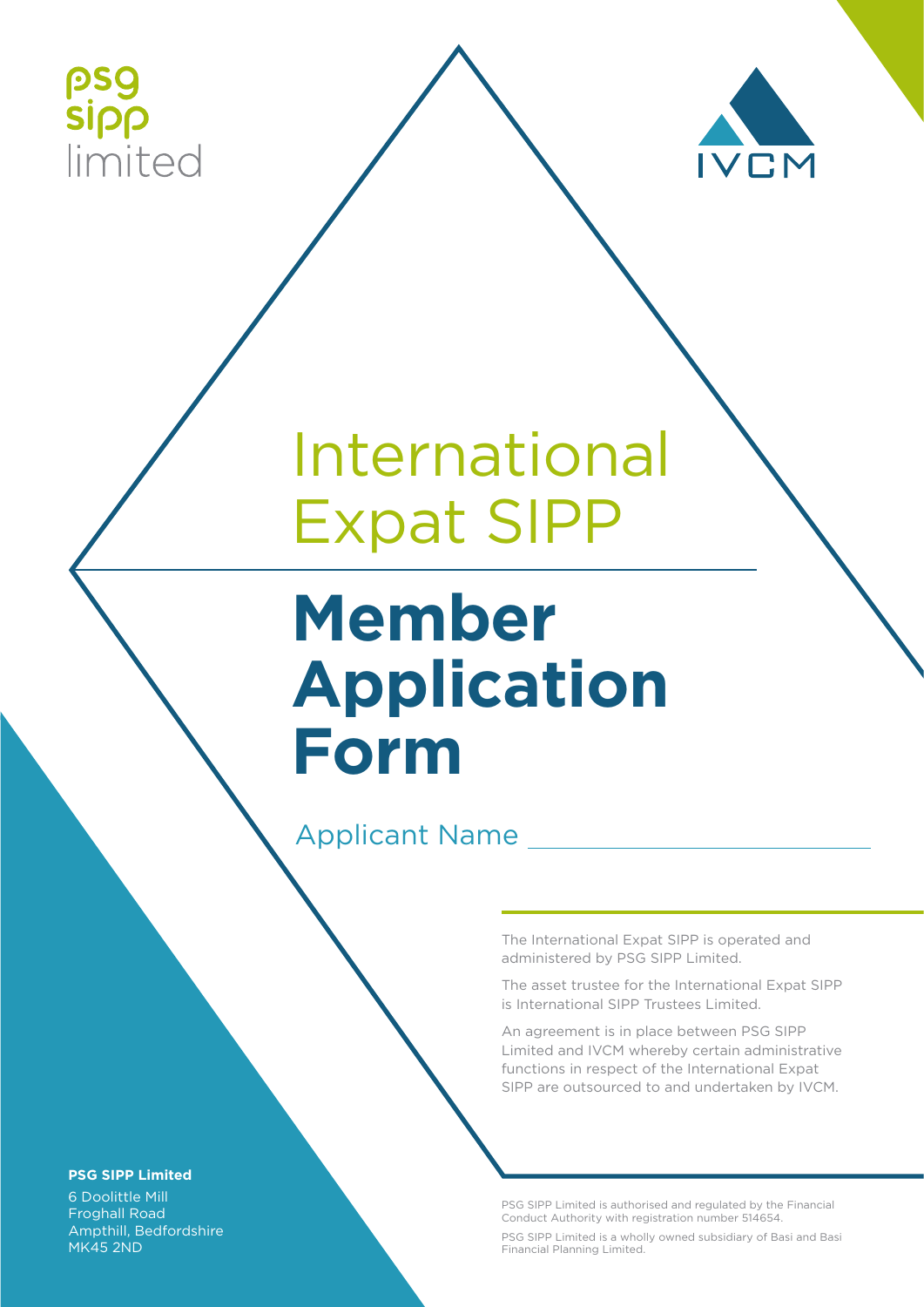## **CONTENTS**

| . . | .   |
|-----|-----|
|     | . . |

| <b>SECTION</b> |                                              | <b>INTERNAL USE</b> |
|----------------|----------------------------------------------|---------------------|
| $\mathbf{1}$   | Applicant                                    |                     |
| 2              | <b>Occupation and Eligibility</b>            |                     |
| 3              | Contributions                                |                     |
| $\overline{4}$ | <b>Investment Strategy</b>                   |                     |
| 5              | <b>Expression of Wishes</b>                  |                     |
| 6              | <b>Member Declaration</b>                    |                     |
| 7              | FCA Regulated Adviser Fee Agreement          |                     |
| 8              | <b>Transfer In of Existing Pension Funds</b> |                     |
| 9              | <b>Declaration</b>                           |                     |
|                |                                              |                     |

### Important Information

- (i) This is part of a set of literature including Key Features, Illustration Pro Forma, Fee Schedules, Terms and Conditions, all of which should be read together.
- (ii) The information supplied will be held in the strictest confidence and subject to the provisions of Data Protection legislation.
- (iii) Please sign on pages 11, 13 and 15. (Your signature on page 16 requires witnessing by an independent third party)
- (iv) Please enclose one form of photo ID and one form of address ID e.g. passport, driving licence, bank statement (dated within three months), utility bill (dated within three months)
- (v) If your employer will be making a contribution(s) on your behalf please arrange for them to sign on page 6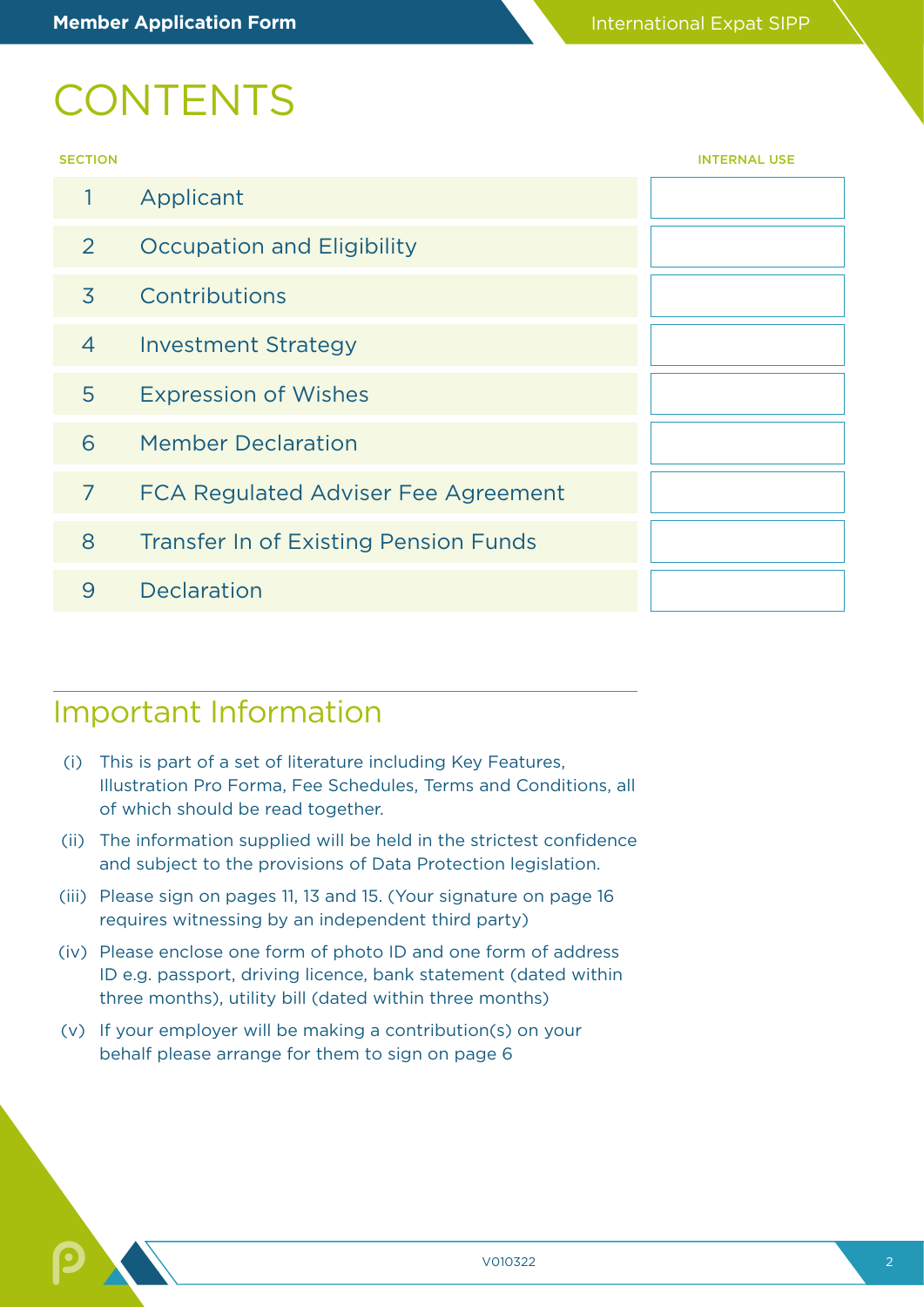## 1 Applicant

| <b>Title</b>                  | Mr | <b>Mrs</b> | Miss | Ms       | Other |
|-------------------------------|----|------------|------|----------|-------|
| Forename(s)                   |    |            |      |          |       |
| Surname                       |    |            |      |          |       |
| Date of birth                 |    |            |      |          |       |
| Permanent residential address |    |            |      |          |       |
|                               |    |            |      |          |       |
|                               |    |            |      | Postcode |       |
| Date moved in                 |    |            |      |          |       |

*If you have lived at this address for less than three years please provide details of all other addresses on a separate sheet.*

| Telephone numbers         | Home                       | <b>Mobile</b>                  |
|---------------------------|----------------------------|--------------------------------|
| <b>Email address</b>      |                            |                                |
| National insurance number |                            |                                |
| Nationality               |                            |                                |
| Are you a US citizen?     | Yes<br><b>No</b>           |                                |
| Retirement age            |                            | You can take benefits any time |
|                           |                            | after the age of 55 years      |
| <b>Marital status</b>     | Married<br>Single          | <b>Civil Partner</b>           |
|                           | Widowed<br><b>Divorced</b> | Other                          |
| Name of spouse/partner    |                            |                                |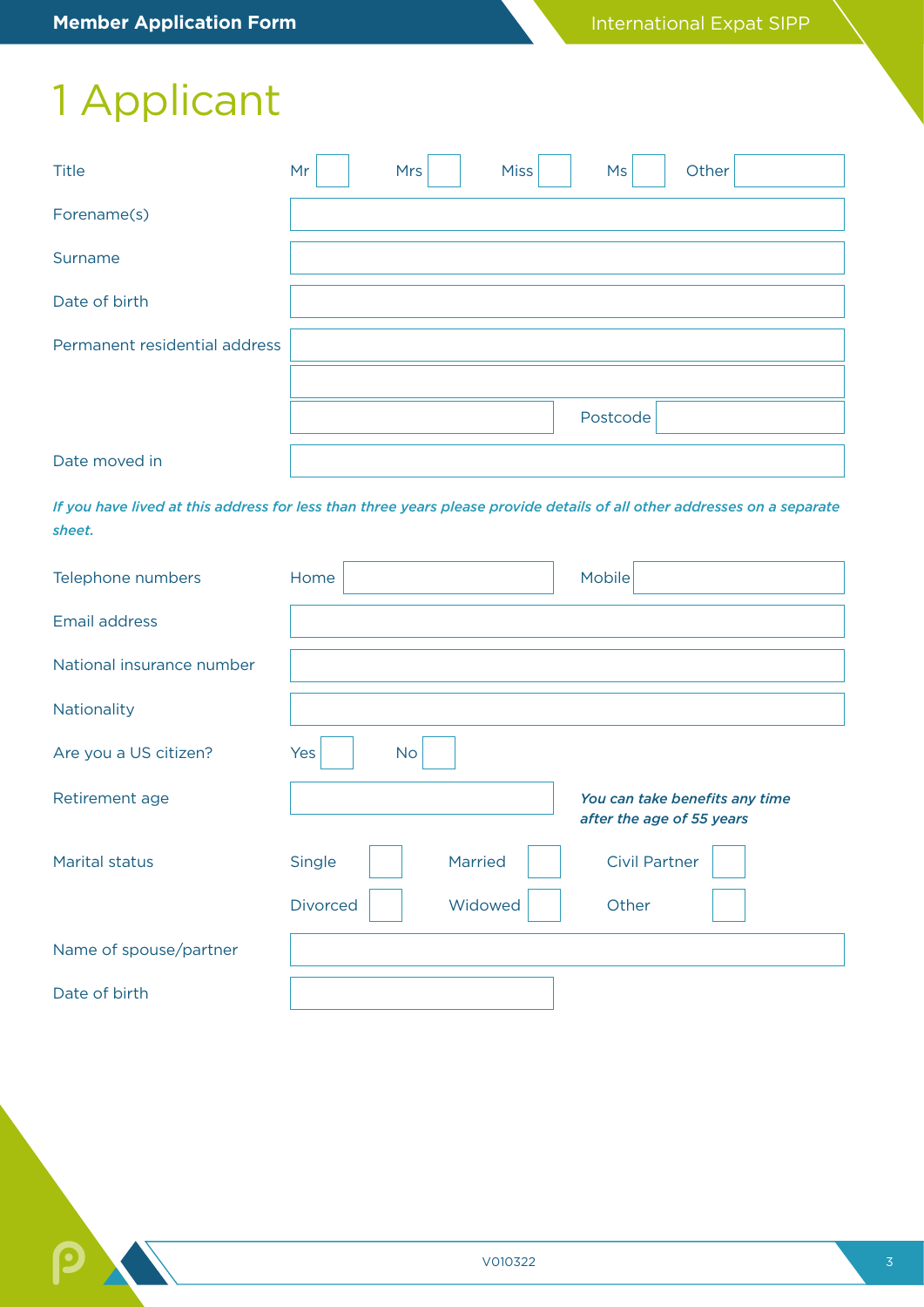## 2 Occupation and Eligibility

| What is your occupation?                                                    |  |  |                                                    |  |
|-----------------------------------------------------------------------------|--|--|----------------------------------------------------|--|
| Please confirm which of the following catagories best describes your status |  |  |                                                    |  |
| Employed                                                                    |  |  |                                                    |  |
| Employer's name                                                             |  |  |                                                    |  |
| Employer's address                                                          |  |  |                                                    |  |
|                                                                             |  |  |                                                    |  |
|                                                                             |  |  | Postcode                                           |  |
| I am unemployed                                                             |  |  | I am self-employed (i.e. taxed under Schedule D)   |  |
| I am in full time education                                                 |  |  | I care for one or more children under age 16 years |  |
| I am under age 18 years                                                     |  |  | I am in receipt of a pension chargeable to tax     |  |
| I care for a person aged<br>16 years or over                                |  |  |                                                    |  |
|                                                                             |  |  |                                                    |  |
| If none of the above apply                                                  |  |  |                                                    |  |

please explain your status

### **Pension Opt-out**

Have you opted out or declined to join an occupational pension, group personal pension/stakeholder pension scheme or employer sponsored auto-enrolment pension arrangement, in favour of making payments to this plan?

| Vos | ง∩ |  |
|-----|----|--|
|     |    |  |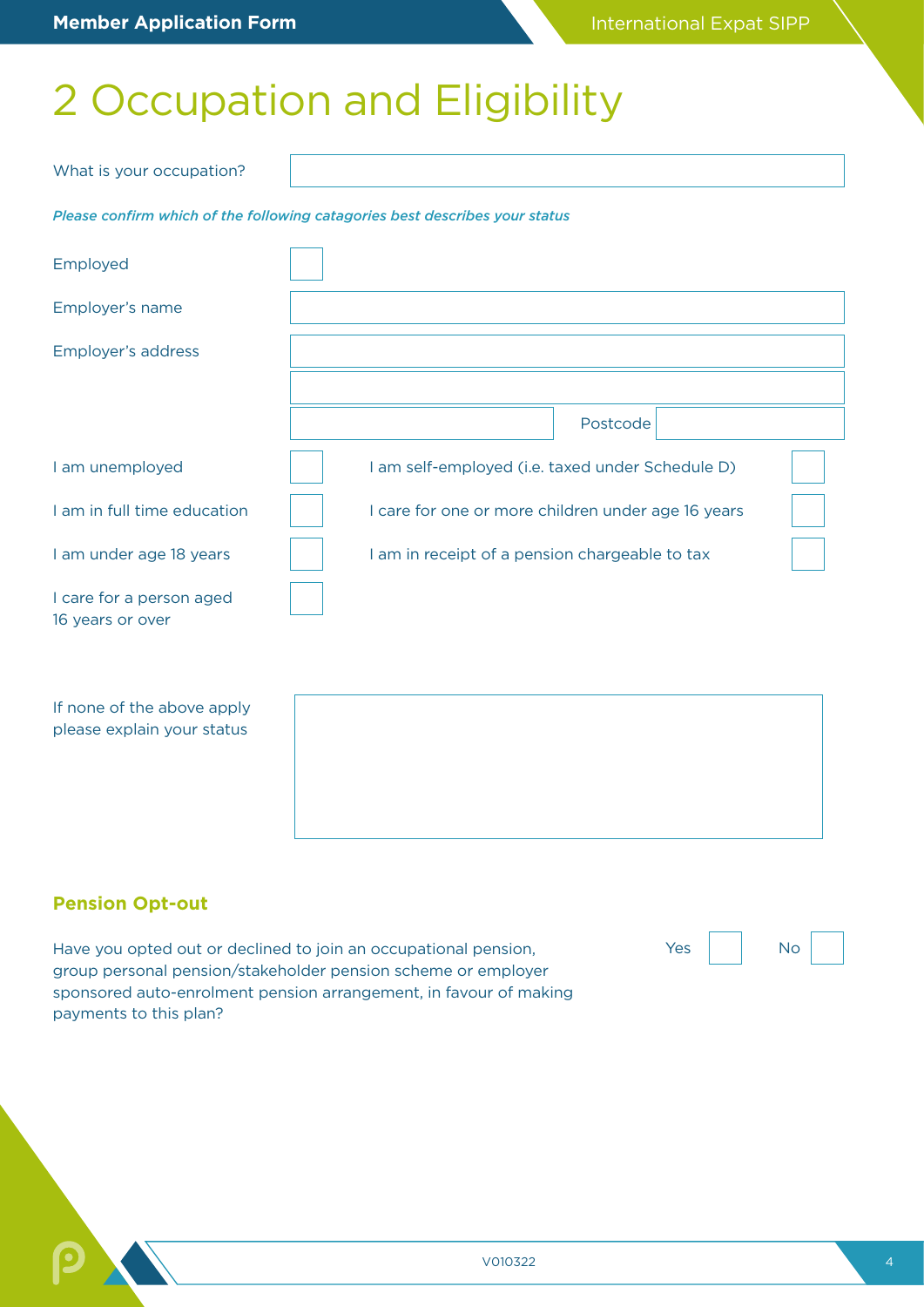## 3 Contributions

**IMPORTANT** Have you already 'flexi-accessed' your pension rights? Yes No

*The amount of contributions you can make may be restricted if you have 'flexi-accessed' your pension rights. If you are unsure as to the circumstances that will limit the level of contributions that you can make please refer to the 'Important Notes' at the end of this form.*

## 3.1 Personal Contributions

Please complete this section if you will be making a personal contribution(s).

If you have benefits which are subject to enhanced or fixed protection, any protection will be lost if a further contribution is paid.

Tax relief can be claimed on contributions made before you reach 75 years and provided you satisfy at least one of the following:

- *(i) You are resident in the UK for tax purposes.*
- *(ii) You are in receipt of earnings which are chargeable to UK income tax.*
- *(iii) You or your spouse/civil partner are a Crown Servant employed overseas.*

The receipt of any basic rate tax relief due can take up to 11 weeks to claim after payment. Tax relief above the basic rate of tax should be reclaimed via your annual self-assessment tax return.

Please ensure you seek advice from a suitably qualified professional before making contributions into your SIPP.

| Personal contribution                | Regular £              | Single £         |  |
|--------------------------------------|------------------------|------------------|--|
| Regular contribution                 | Monthly                | Quarterly        |  |
| payment frequency                    | Half yearly            | Yearly           |  |
| Start date for regular contributions |                        |                  |  |
| Source of earnings                   | Earnings               | Savings          |  |
|                                      | Inheritance            | Gift             |  |
|                                      | Property sale          | Lottery winnings |  |
|                                      | Divorce settlement     |                  |  |
|                                      | Other - please specify |                  |  |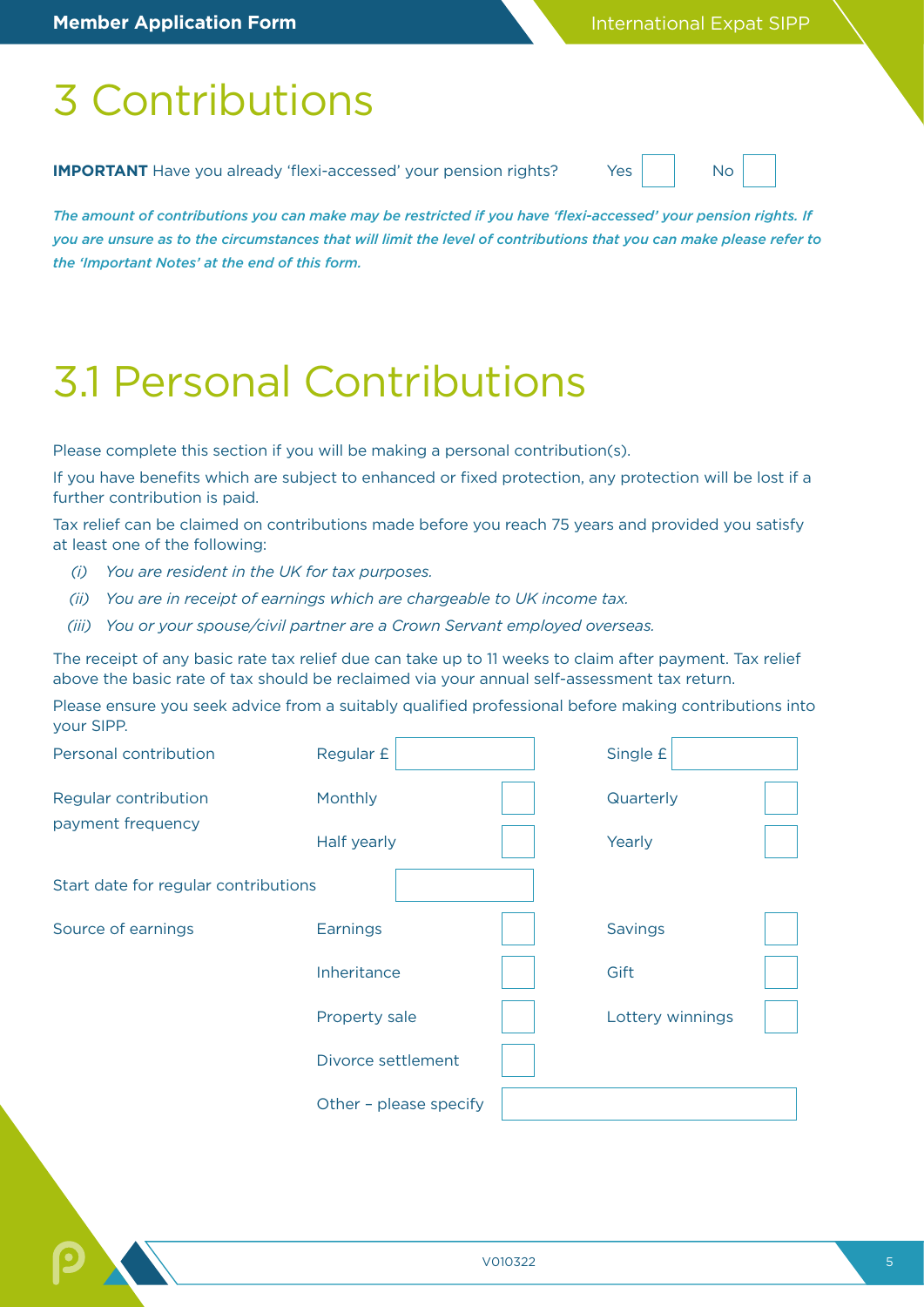## 3.2 Employer Contributions

This section should be completed by your employer if they will be making pension contributions into your SIPP.

If the Member has benefits which are subject to enhanced or fixed protection, any protection will be lost if a further contribution is paid.

You can only claim tax relief on contributions made before age 75.

The Pensions Regulator's code of practice requires us to report late payment of contributions. Payment should be made no later than the 19th of the month after the Member's pay date.

| Name of employer                          |             |           |  |
|-------------------------------------------|-------------|-----------|--|
| <b>Employer contribution</b>              | Regular £   | Single £  |  |
| Regular contribution<br>payment frequency | Monthly     | Quarterly |  |
|                                           | Half yearly | Yearly    |  |
| Start date for regular contributions      |             |           |  |

### **Employer declaration**

To be signed by an authorised signatory of the employer

| Signature           |  |
|---------------------|--|
| <b>Name</b>         |  |
| Position in company |  |
| <b>Dated</b>        |  |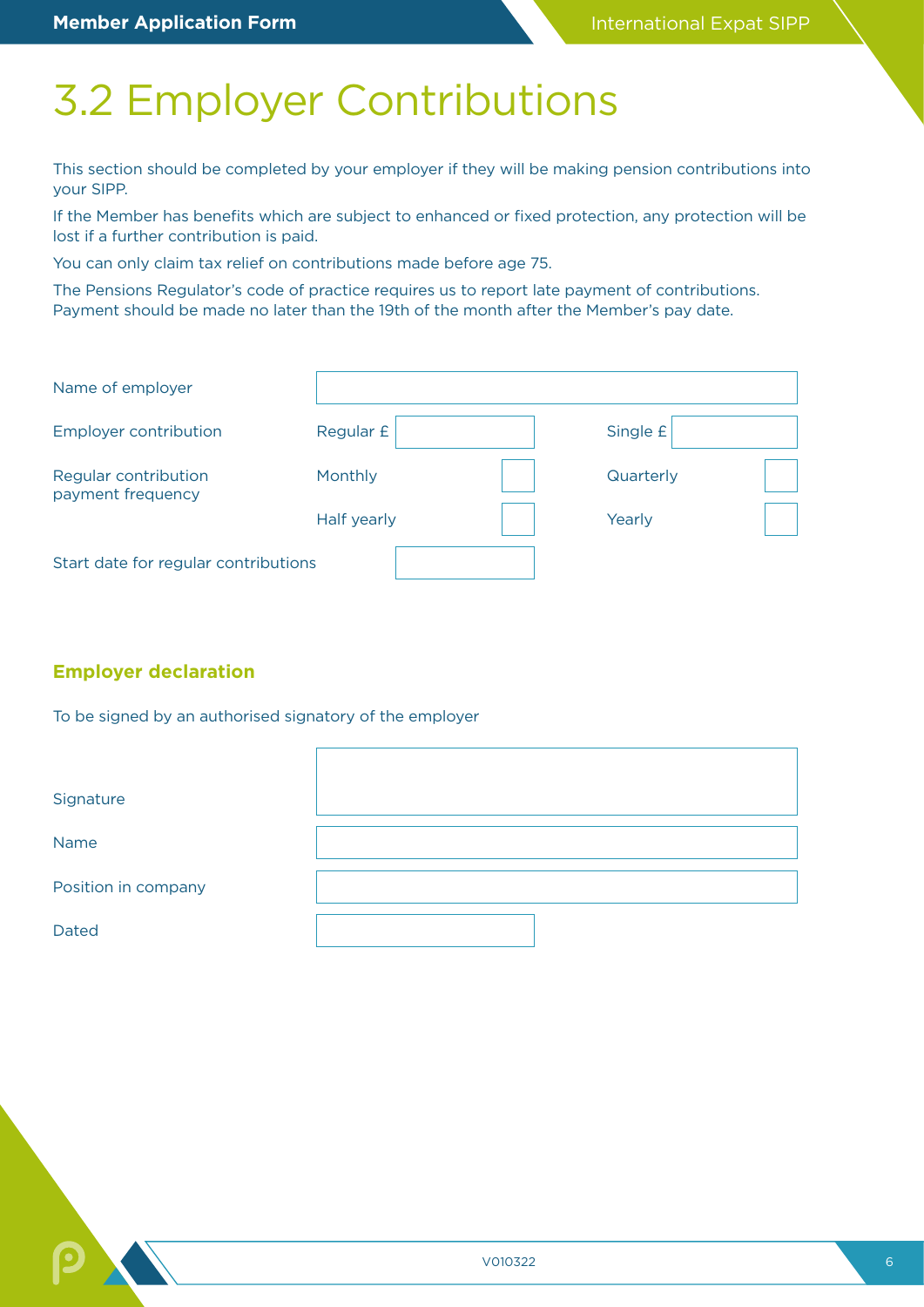## 4 Investment Strategy

### Please specify your immediate investment plans

| Please tick as appropriate: | I have no immediate plans                  |                                                             |
|-----------------------------|--------------------------------------------|-------------------------------------------------------------|
|                             | I intend to buy collectives                |                                                             |
|                             | l intend to appoint an investment manager* |                                                             |
|                             | I intend to buy a commercial property      | Please complete a Property<br><b>Purchase Questionnaire</b> |
|                             |                                            |                                                             |

| Name of investment manager* |               |          |
|-----------------------------|---------------|----------|
| <b>Address</b>              |               |          |
|                             |               |          |
|                             |               | Postcode |
| Telephone numbers           | Office        | Mobile   |
| <b>Email address</b>        |               |          |
| FCA authorisation number    |               |          |
| Service provided            | Discretionary | Advisory |

PSG SIPP Limited does not provide financial or investment advice.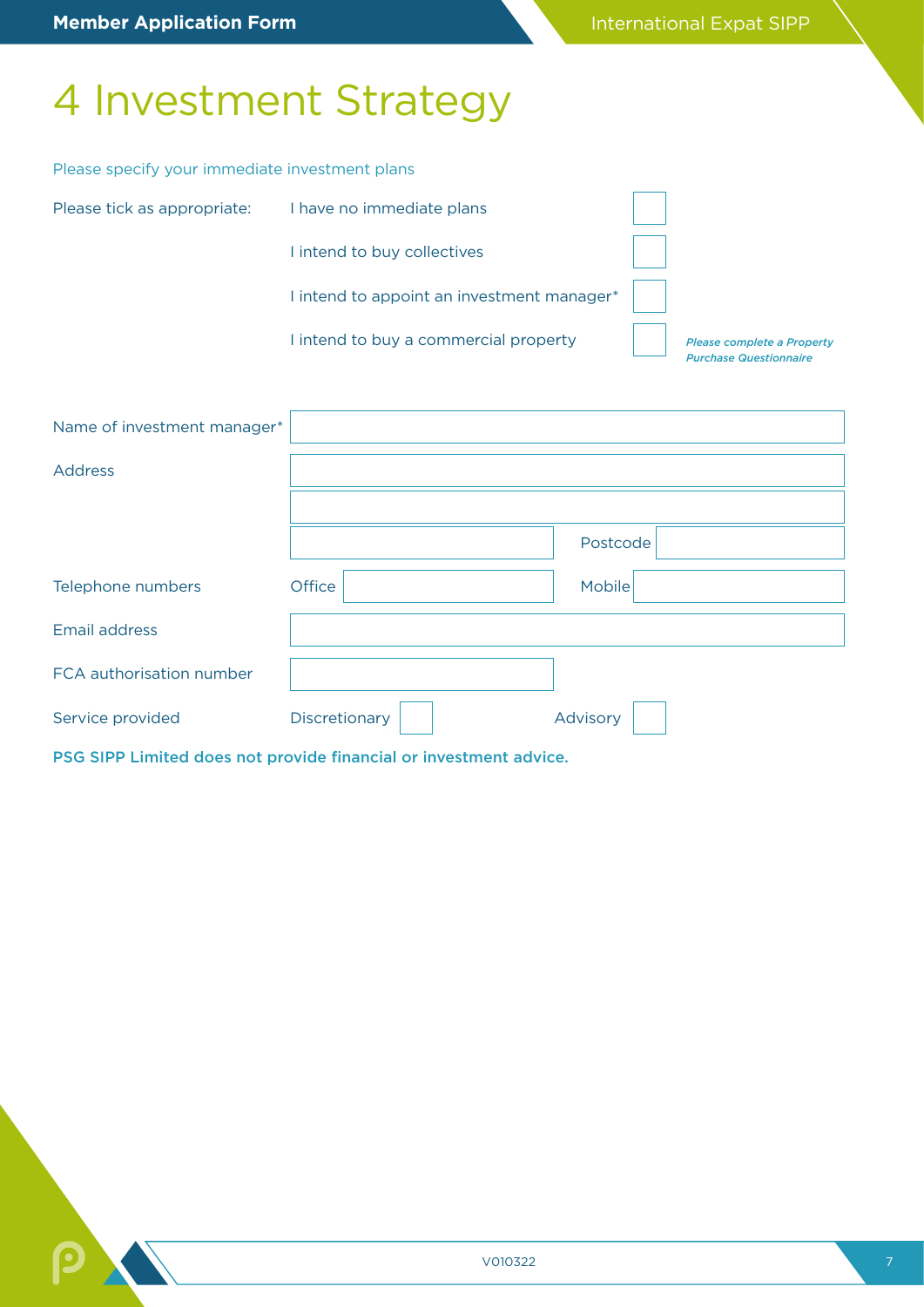## 5 Expression of Wishes

In the event of your death please confirm the % split of any benefits payable to your nominated dependant(s)/beneficiary(ies)/charity(ies).

International SIPP Trustees Limited will consider the wishes expressed but the nominations will not be binding.

You may change your nominated beneficiary(ies) in writing at any time.

### **Nomination of dependant(s)/beneficiary(ies)**

| NAME OF DEPENDANT/BENEFICIARY<br>AND PERMANENT RESIDENTIAL ADDRESS OF BIRTH | <b>DATE</b> | <b>RELATIONSHIP</b><br><b>TO YOU</b> | % OF<br><b>FUND</b> |
|-----------------------------------------------------------------------------|-------------|--------------------------------------|---------------------|
|                                                                             |             |                                      |                     |
|                                                                             |             |                                      |                     |
|                                                                             |             |                                      |                     |
|                                                                             |             |                                      |                     |
|                                                                             |             |                                      |                     |
|                                                                             |             |                                      |                     |
|                                                                             |             |                                      |                     |
|                                                                             |             |                                      |                     |
|                                                                             |             |                                      |                     |
|                                                                             |             |                                      |                     |
|                                                                             |             |                                      |                     |
|                                                                             |             |                                      |                     |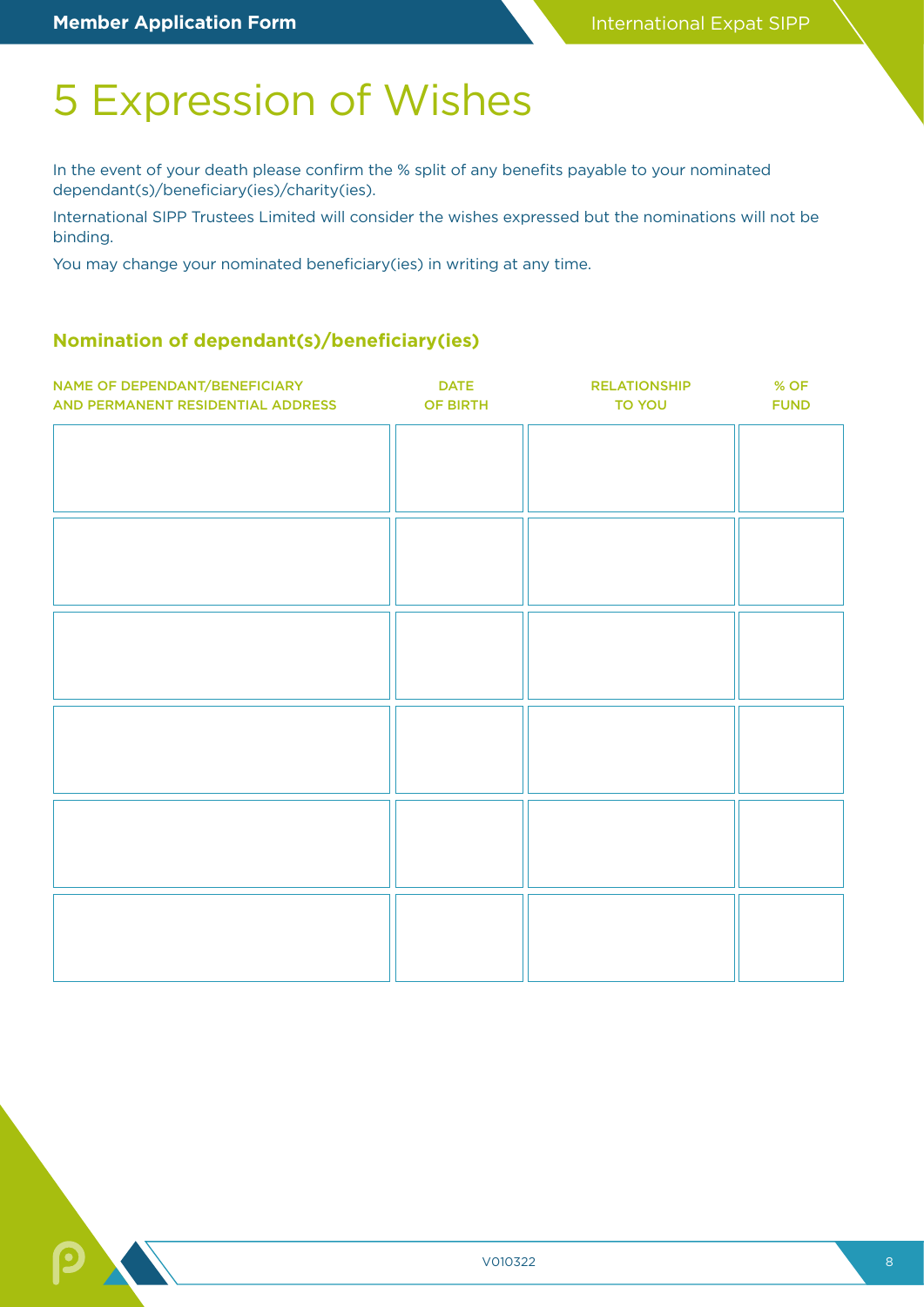### **Nomination of charity(ies)**

NAME AND CONTACT DETAILS OF CHARITY(IES) % OF FUND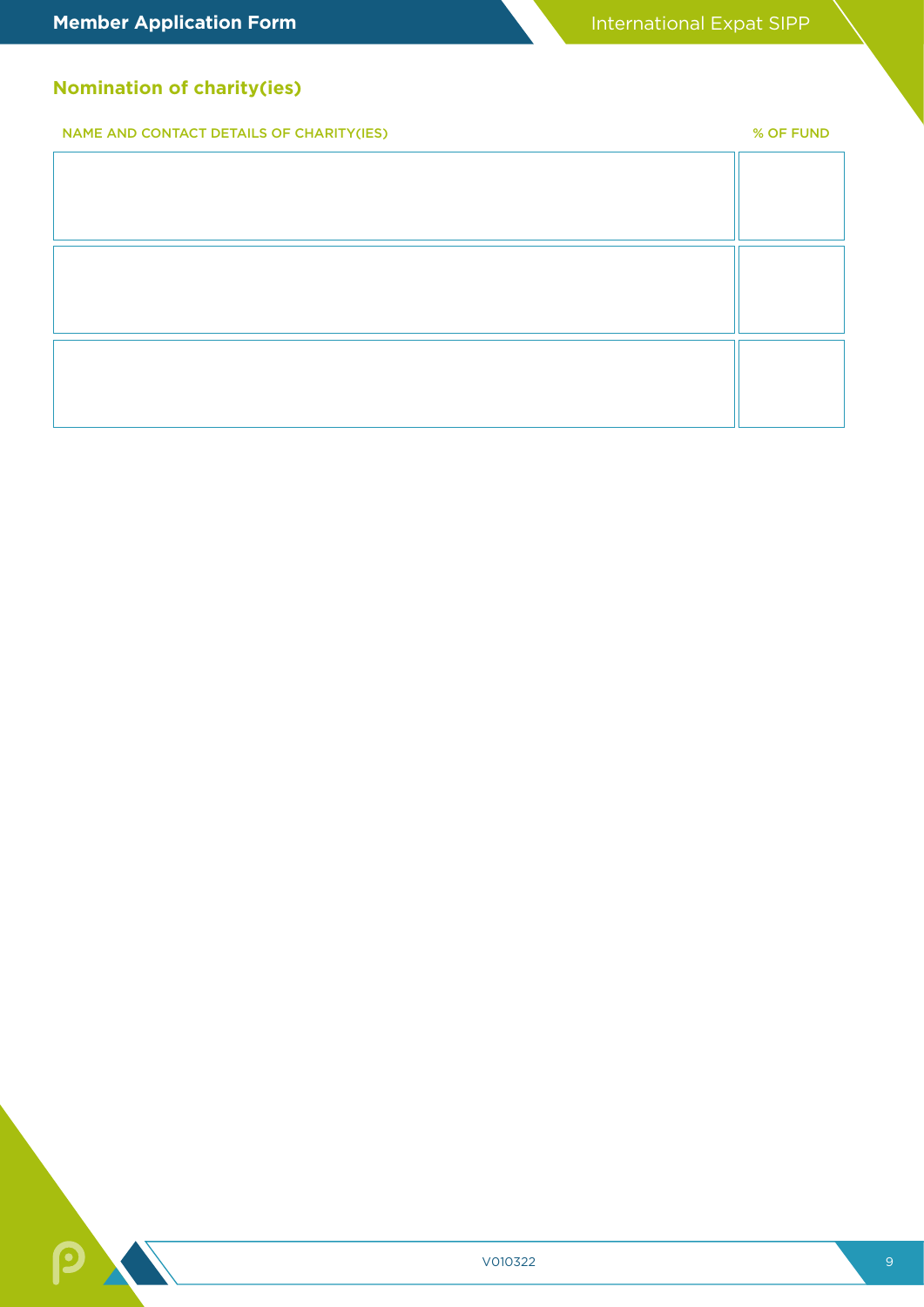## 6 Member Declaration

This is our standard application form upon which we intend to rely. For your own benefit and protection you should read this declaration carefully before signing. If you do not understand any point please ask for further information or seek advice from a suitably qualified professional.

#### **How we use your information**

The information on this form and any further information provided by you and/or your nominated advisers, now or in the future, will be used by PSG SIPP Limited to:

- Set up and administer your SIPP
- 2 Send information relating to your SIPP to you or your advisers
- **3** Provide statistics for marketing/new business analysis by PSG SIPP Limited or its agents
- 4 Give essential information about your SIPP to others (for example investment providers, regulatory authorities or your agents such as your financial adviser or investment manager) if necessary to run your SIPP and for regulatory purposes.

We may share your information with contracted third parties (including those outside the EEA) as necessary in order to set up and administer your SIPP. Such contracted third parties will hold your information in accordance with UK Data Protection Legislation. Information about you may be kept after your SIPP is closed.

#### **I hereby declare that:**

- a To the best of my knowledge and belief the information, undertakings and declarations contained in this application form are in all respects true and accurate.
- **b** I have read and understood the key features and terms and conditions of the International Expat SIPP and agree to be bound by them. I understand the Administrator is authorised under the Financial Services and Markets Act 2000 for the establishment, operation and winding-up of SIPPs and is not permitted to give financial or investment advice nor does it accept any liability for the performance or choice of investments or performance or choice of any investment manager.
- c I am aware of my cancellation rights as detailed in the SIPP key features document and agree to waive my cancellation rights for the establishment of my SIPP. (Delete if not applicable).
- d The total payments to any registered pension scheme in respect of which I am entitled to relief under section 188 of the Finance Act 2004 will not exceed the higher of the 'basic amount' or my relevant UK earnings for that tax year within the meaning of section 189 of that Act.
- e I will tell PSG SIPP Limited of any relevant event which means that I will no longer be entitled to relief for any contributions pursuant to Section 188 of Finance Act 2004. I will do so before the later of the end of the tax year in which the event occurs or within 30 days of the event.
- f I agree to my financial adviser receiving fees as stated in Section 8 of this application form.
- g I hereby apply to become a Member of the International Expat SIPP and agree to be bound by the Establishing Trust Deed and Rules of the SIPP and any subsequent amendments as may be adopted from time to time.
- h I authorise PSG SIPP Limited to obtain such information as is required to effect the transfer of my benefits from previous arrangements as detailed in Section 9 of this application form. I authorise the transferring scheme/insurer of the transferring scheme to disclose information to PSG SIPP Limited.
- i I agree to the fees charged by PSG SIPP Limited for the administration of the SIPP as published and amended from time to time.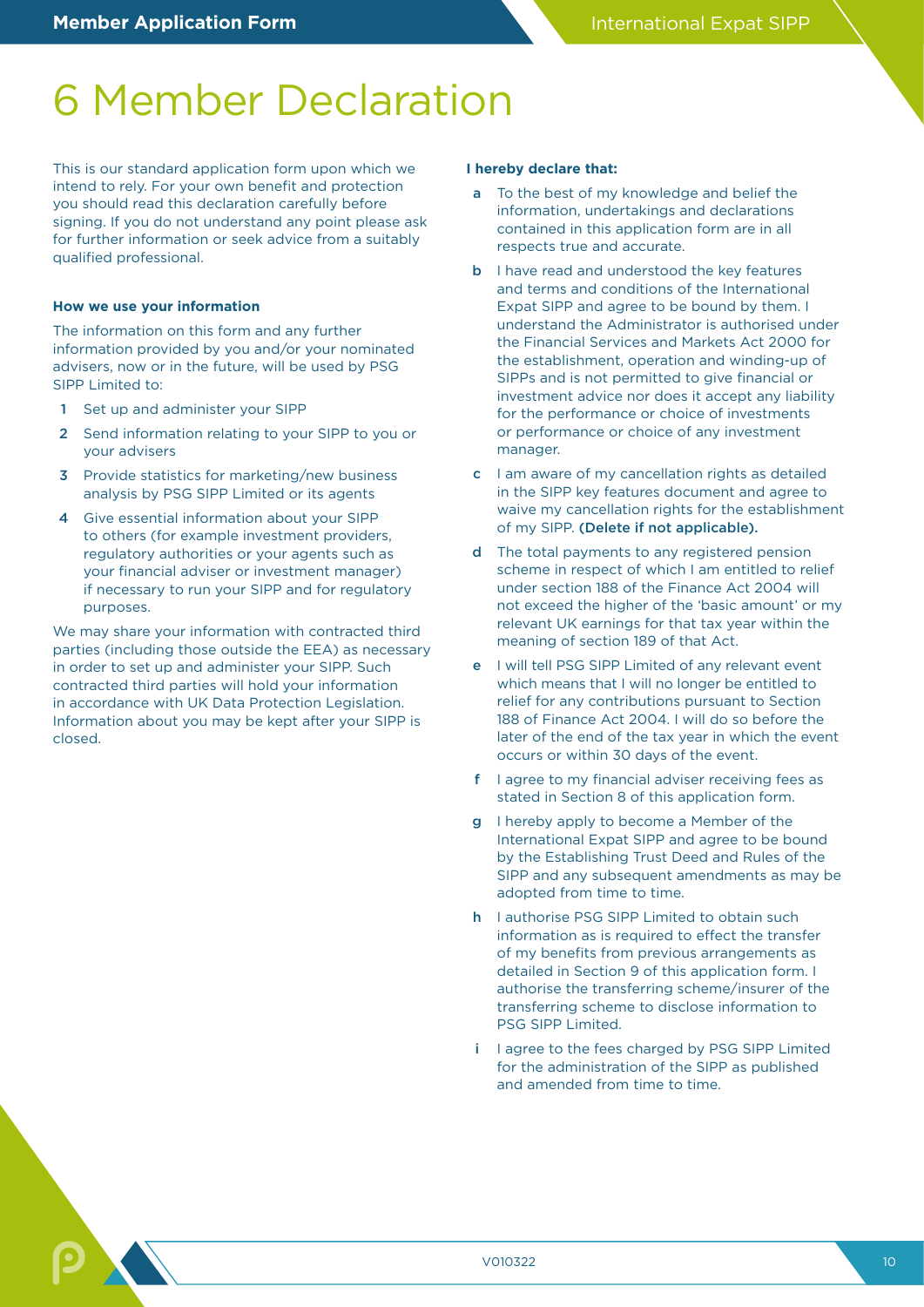- j lauthorise PSG SIPP Limited to accept written instruction from my financial adviser (by letter or electronic communication including fax and email) to buy, sell and switch investments within my SIPP until this authority is expressly revoked by me in writing. (Delete if you do not want your financial adviser to have the authority specified in this section).
	- I agree;

That I am solely responsible for all decisions relating to the purchase, retention and sale of the investments forming my personal arrangement under the SIPP;

Not to hold PSG SIPP Limited or International SIPP Trustees Limited Limited liable for any claim in respect of the decisions made by myself or any appointed adviser;

That I will be responsible for any losses and / or expenses which are the result of any untrue, misleading or inaccurate information given by me or on my behalf either in this form or with respect to the benefits from my SIPP.

k I understand PSG SIPP Limited or any third party as they may appoint, including those outside the EEA, will process and hold on computer or otherwise information about me as a result of this application. I give my consent to obtaining, recording and holding this information and other such personal data as is reasonably required to administer the Scheme and my own benefits. I also give my consent to disclosing to a third party such information about me as may be required by that third party to enable them to trace my whereabouts in the future and require their assistance. I also consent to disclosing to HMRC and any other regulatory body such information as is required for their purposes. Where I have disclosed the personal data of other living individuals I am also deemed as agent on behalf of those individuals to have given consent on their behalf and informed them of the identity of the data controllers and the purposes for which their data will be processed.

### Please note that it is a serious offence to make a false statement. The penalties are severe and could invalidate membership of the SIPP and lead to prosecution.

| Signature | Name |
|-----------|------|
|           |      |

Dated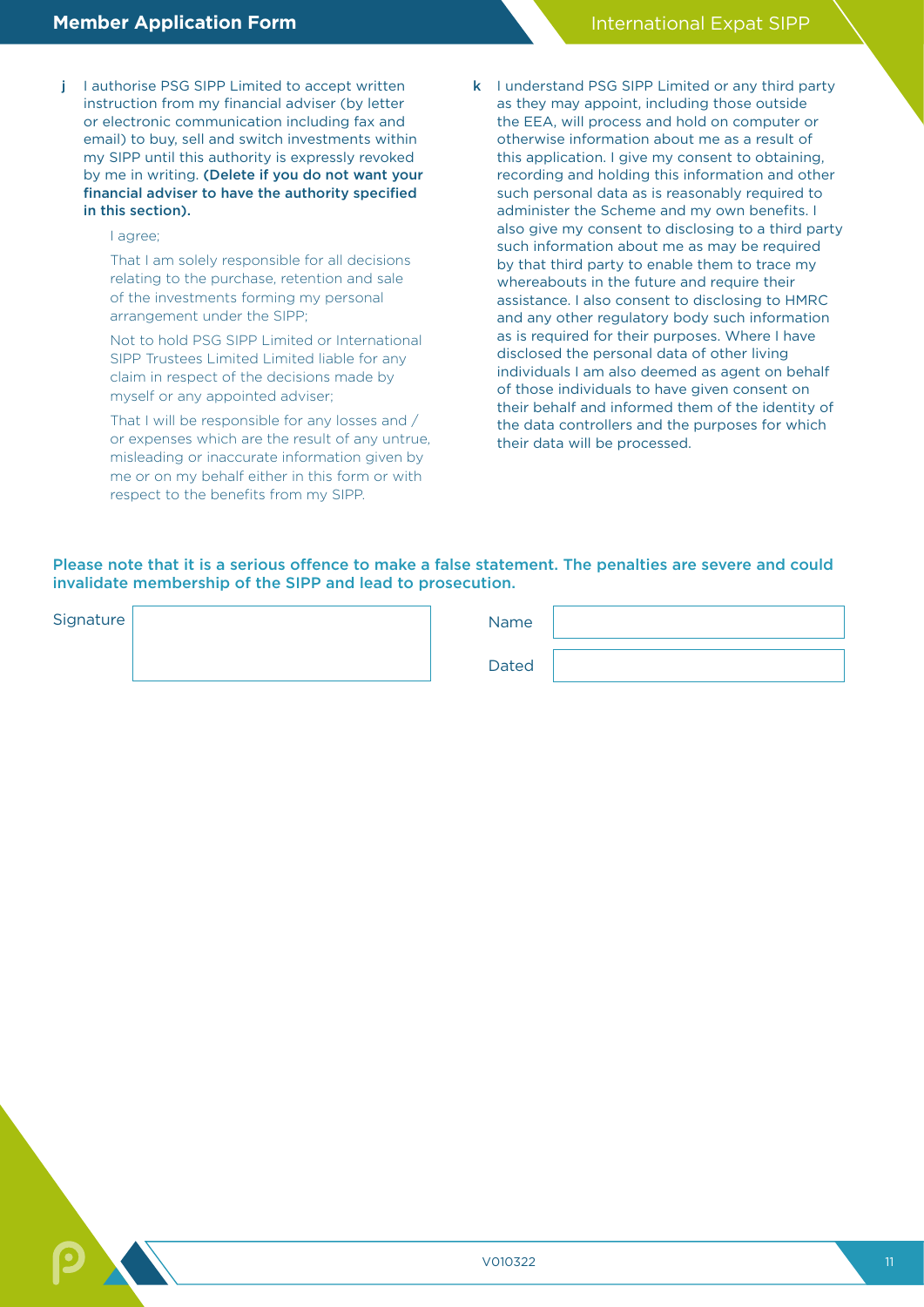## 7 FCA Regulated Adviser Fee Agreement

| I have appointed                                                                                       |                             |          |           |
|--------------------------------------------------------------------------------------------------------|-----------------------------|----------|-----------|
| Name of Firm                                                                                           |                             |          |           |
| <b>Address</b>                                                                                         |                             |          |           |
|                                                                                                        |                             |          |           |
|                                                                                                        |                             | Postcode |           |
| FCA authorisation number                                                                               |                             |          |           |
| Telephone numbers                                                                                      | Office                      | Fax      |           |
| <b>Email address</b>                                                                                   |                             |          |           |
| Is the above Financial Adviser connected to you in any way?<br>(e.g. relative, business partner, etc.) | <b>Parage Yes</b>           |          | <b>No</b> |
| <b>Basis of sale</b>                                                                                   | With advice<br>Face to Face |          | Remotely  |

### **FCA Regulated Adviser Remuneration**

Please confirm details of the fees to be paid by deduction from the SIPP fund. An invoice must be presented before each payment is made.

I have agreed the following basis of remuneration (the amounts below are exclusive of VAT)

| Establishing the SIPP |  | or | % of fund |
|-----------------------|--|----|-----------|
| Ongoing advice        |  | or | % of fund |

Where further contributions, investments and transfers are received in the future, the same terms will apply.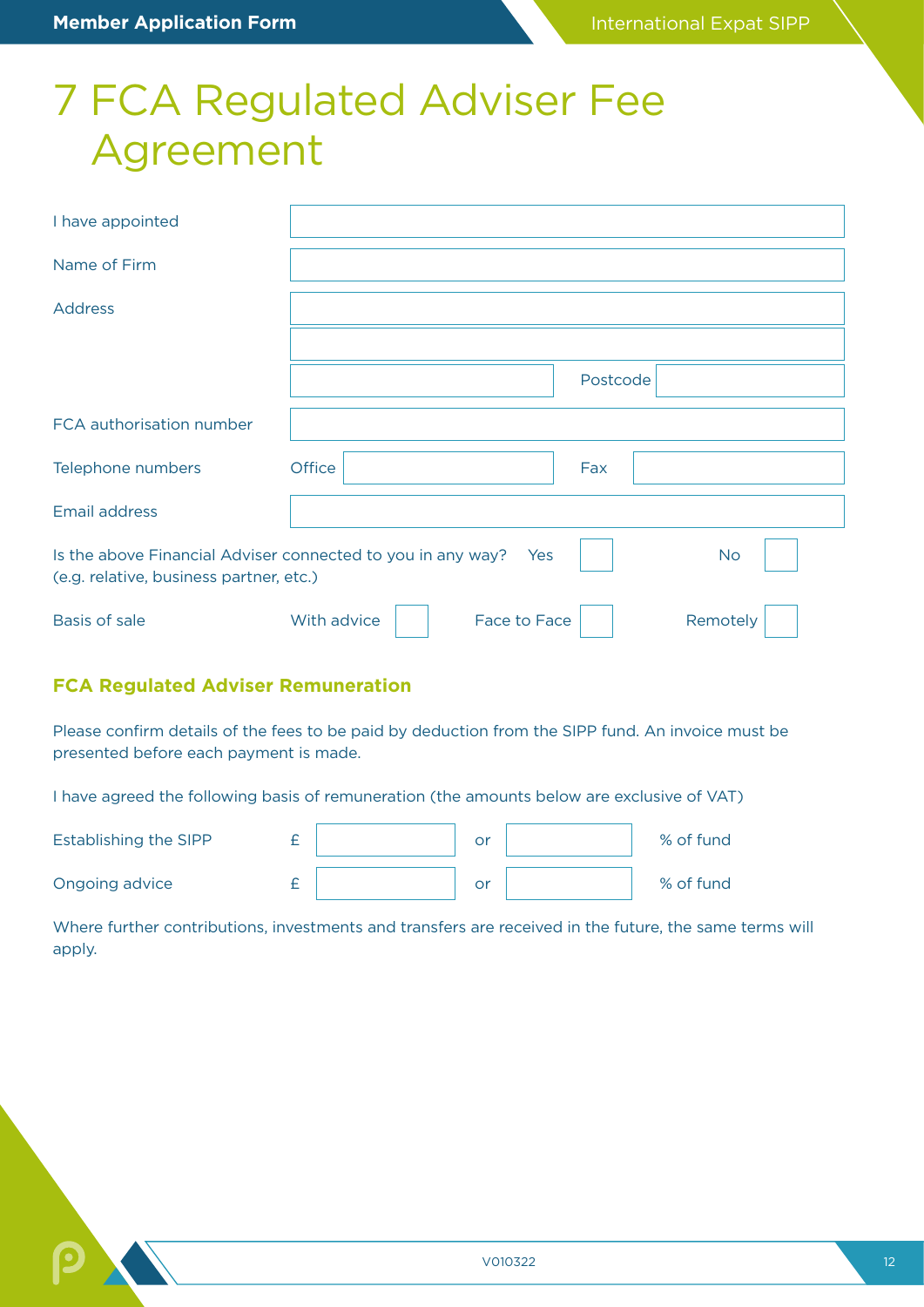### **Please add the bank account details where the fees should be sent**

| <b>Bank</b>         |           |
|---------------------|-----------|
| <b>Bank address</b> |           |
|                     |           |
|                     | Postcode  |
| Account name        |           |
| Account number/IBAN | Sort code |

I confirm my agreement to these charges and hereby authorise and request you pay them from my SIPP funds until otherwise instructed

| Signature | Name         |  |
|-----------|--------------|--|
|           | <b>Dated</b> |  |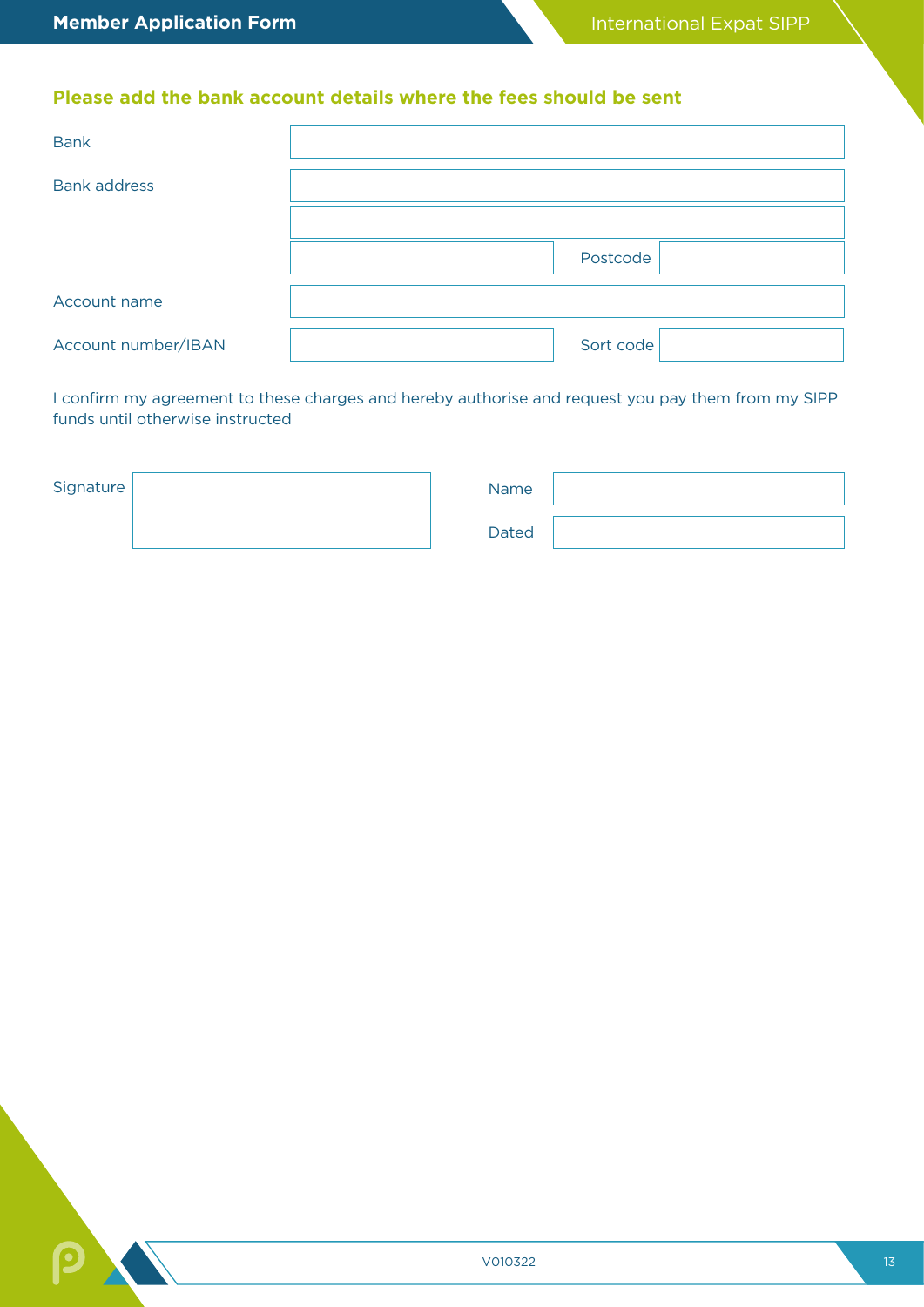## 8 Transfer In of Existing Pension Funds

Please photocopy pages 19 and 20 for every additional transfer.

### **Provider**

| Name                                                                                                                                               |                                                                      |          |           |
|----------------------------------------------------------------------------------------------------------------------------------------------------|----------------------------------------------------------------------|----------|-----------|
| <b>Address</b>                                                                                                                                     |                                                                      |          |           |
|                                                                                                                                                    |                                                                      |          |           |
|                                                                                                                                                    |                                                                      | Postcode |           |
| Telephone number                                                                                                                                   |                                                                      |          |           |
| <b>Transferring Plan/Scheme</b>                                                                                                                    |                                                                      |          |           |
| Plan/Scheme Type                                                                                                                                   |                                                                      |          |           |
| Is this an occupational scheme?                                                                                                                    |                                                                      | Yes      | <b>No</b> |
| Plan/Scheme Name                                                                                                                                   |                                                                      |          |           |
| Anticipated transfer value                                                                                                                         | £                                                                    |          |           |
|                                                                                                                                                    | Does the transfer value represent the full value of the plan/scheme? | Yes      | No        |
| Have you previously taken benefits from the plan/scheme?<br>If Yes, we cannot accept a partial transfer                                            |                                                                      | Yes      | No        |
| Have you already 'flexi-accessed' your pension rights?*<br>*Your contributions may be restricted if you have 'flexi-accessed' your pension rights. |                                                                      | Yes      | <b>No</b> |
| Is this transfer part of a block transfer?                                                                                                         |                                                                      | Yes      | No        |
|                                                                                                                                                    | Is this plan/scheme subject to a pension sharing/earmarking order?   | Yes      | No        |
| Is this plan/scheme subject to a protected lump sum?<br>If Yes, the protection will be lost if not part of a block transfer                        |                                                                      | Yes      | No        |
| Is this plan/scheme subject to a protected pension age?<br>If Yes, the protection will be lost if not part of a block transfer                     |                                                                      | Yes      | No        |

If the transfer includes 'assets' in-specie please provide full details below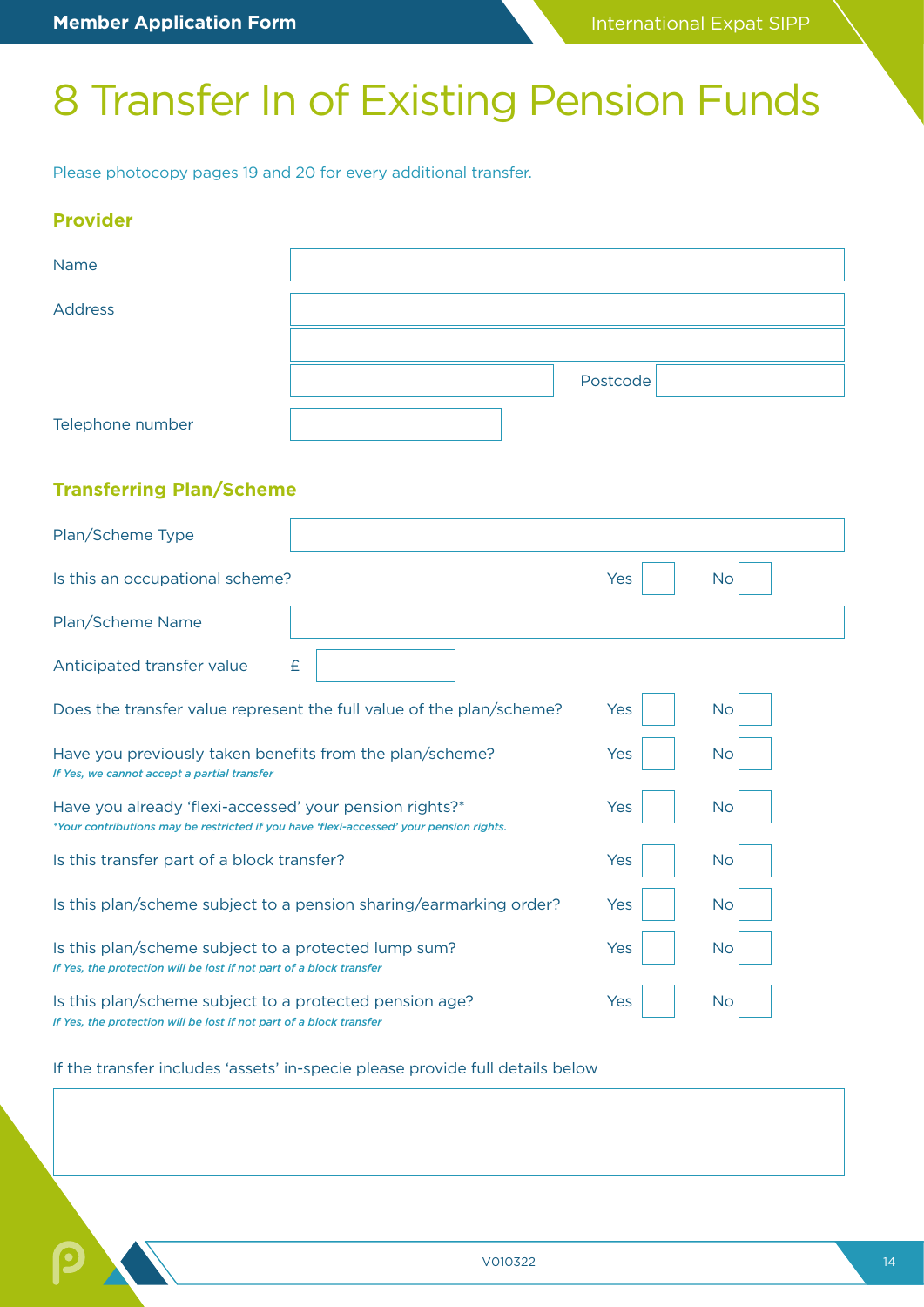### **Transfer Authority**

I authorise and instruct you to transfer funds from the above Plan/Scheme directly to my International Expat SIPP. I authorise you to release all necessary information requested by PSG SIPP Limited to enable the transfer to complete.

## 9 Declaration

I promise to accept responsibility in respect of any claims, losses and expenses that PSG SIPP Limited may incur as a result of any incorrect information given above.

I confirm PSG SIPP Limited has not provided me with any advice concerning the suitability of the transfer.

| Signature | Name         |  |
|-----------|--------------|--|
|           | <b>Dated</b> |  |